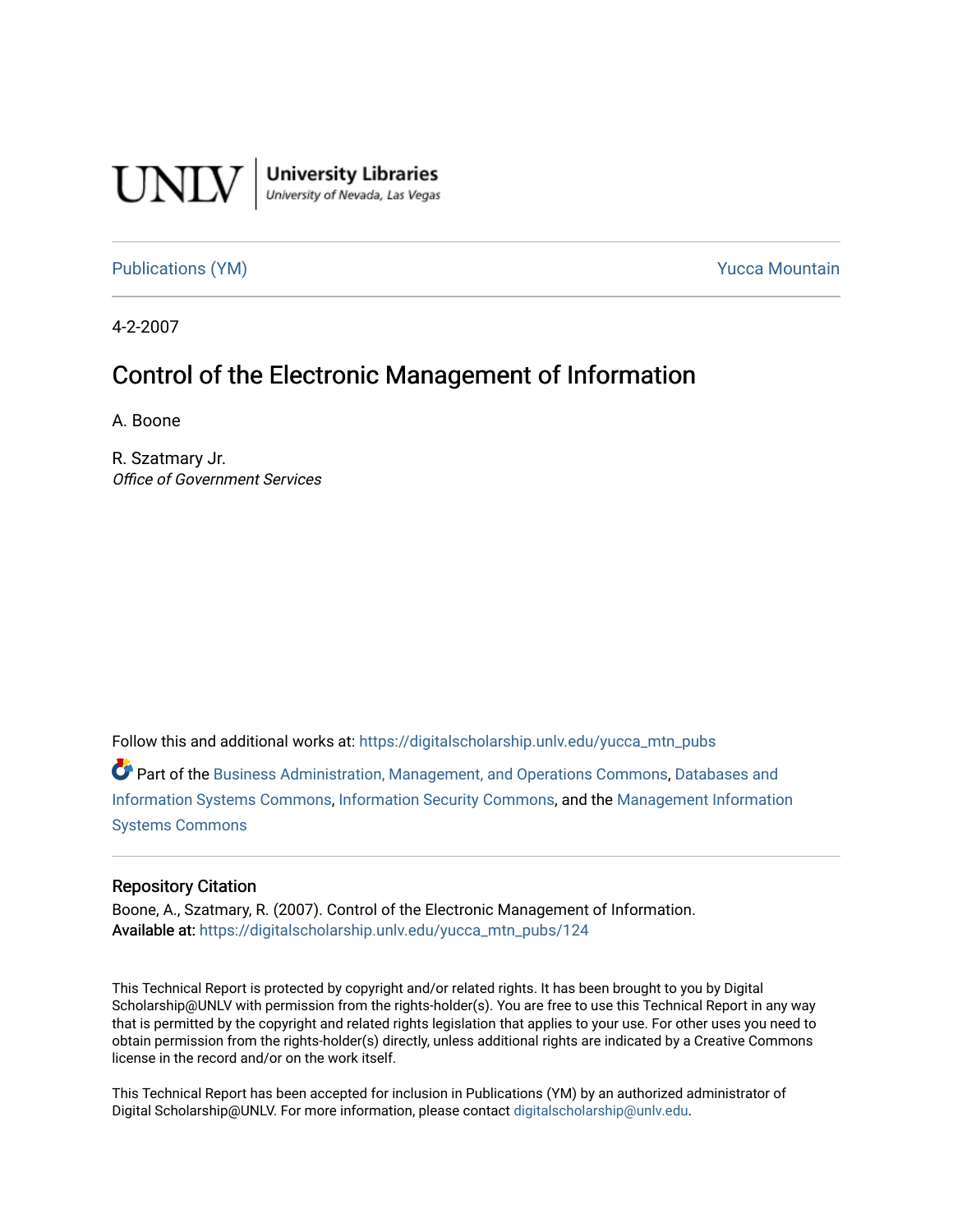| MAR-29-2007 12:05PM                 | FROM-NOS OA DIN               | ۰                                                                                                                                                                                                                                                                                               | DOC.20070329.0017 |
|-------------------------------------|-------------------------------|-------------------------------------------------------------------------------------------------------------------------------------------------------------------------------------------------------------------------------------------------------------------------------------------------|-------------------|
|                                     |                               |                                                                                                                                                                                                                                                                                                 |                   |
|                                     |                               |                                                                                                                                                                                                                                                                                                 |                   |
|                                     |                               |                                                                                                                                                                                                                                                                                                 |                   |
|                                     |                               |                                                                                                                                                                                                                                                                                                 |                   |
|                                     |                               | Office of Civillan Radioactive Waste Management                                                                                                                                                                                                                                                 | QA: Q             |
|                                     |                               | PROCEDURE                                                                                                                                                                                                                                                                                       |                   |
|                                     |                               | CONTROL OF THE ELECTRONIC MANAGEMENT OF                                                                                                                                                                                                                                                         |                   |
| <b>INFORMATION</b>                  |                               |                                                                                                                                                                                                                                                                                                 |                   |
| LP-SV.2Q-OCRWM                      |                               |                                                                                                                                                                                                                                                                                                 |                   |
|                                     |                               |                                                                                                                                                                                                                                                                                                 |                   |
| Revision 0 ICN 2                    |                               |                                                                                                                                                                                                                                                                                                 |                   |
|                                     |                               |                                                                                                                                                                                                                                                                                                 |                   |
|                                     |                               | The form(s) in this document are directly linked to the YMP AFSWeb/OCRWM<br>Style Manual. You must have access to the YMP intranet to use this feature.<br>If you need these form(s) or have any questions, please contact the NSHE QA<br>Webmaster at 702-895-1422. THIS NOTICE WILL NOT PRINT |                   |
|                                     |                               |                                                                                                                                                                                                                                                                                                 |                   |
|                                     | 04/02/2007                    |                                                                                                                                                                                                                                                                                                 |                   |
|                                     |                               |                                                                                                                                                                                                                                                                                                 |                   |
|                                     |                               |                                                                                                                                                                                                                                                                                                 | 3129/97           |
| <b>Effective Date:</b><br>Preparer: | Boone                         |                                                                                                                                                                                                                                                                                                 |                   |
|                                     |                               |                                                                                                                                                                                                                                                                                                 |                   |
| Approval:                           | R. Szatmary, Jr.<br>Director  |                                                                                                                                                                                                                                                                                                 |                   |
|                                     | Office of Government Selvices |                                                                                                                                                                                                                                                                                                 |                   |
|                                     |                               |                                                                                                                                                                                                                                                                                                 |                   |
|                                     |                               |                                                                                                                                                                                                                                                                                                 |                   |
|                                     |                               |                                                                                                                                                                                                                                                                                                 |                   |
|                                     |                               |                                                                                                                                                                                                                                                                                                 |                   |
|                                     |                               |                                                                                                                                                                                                                                                                                                 |                   |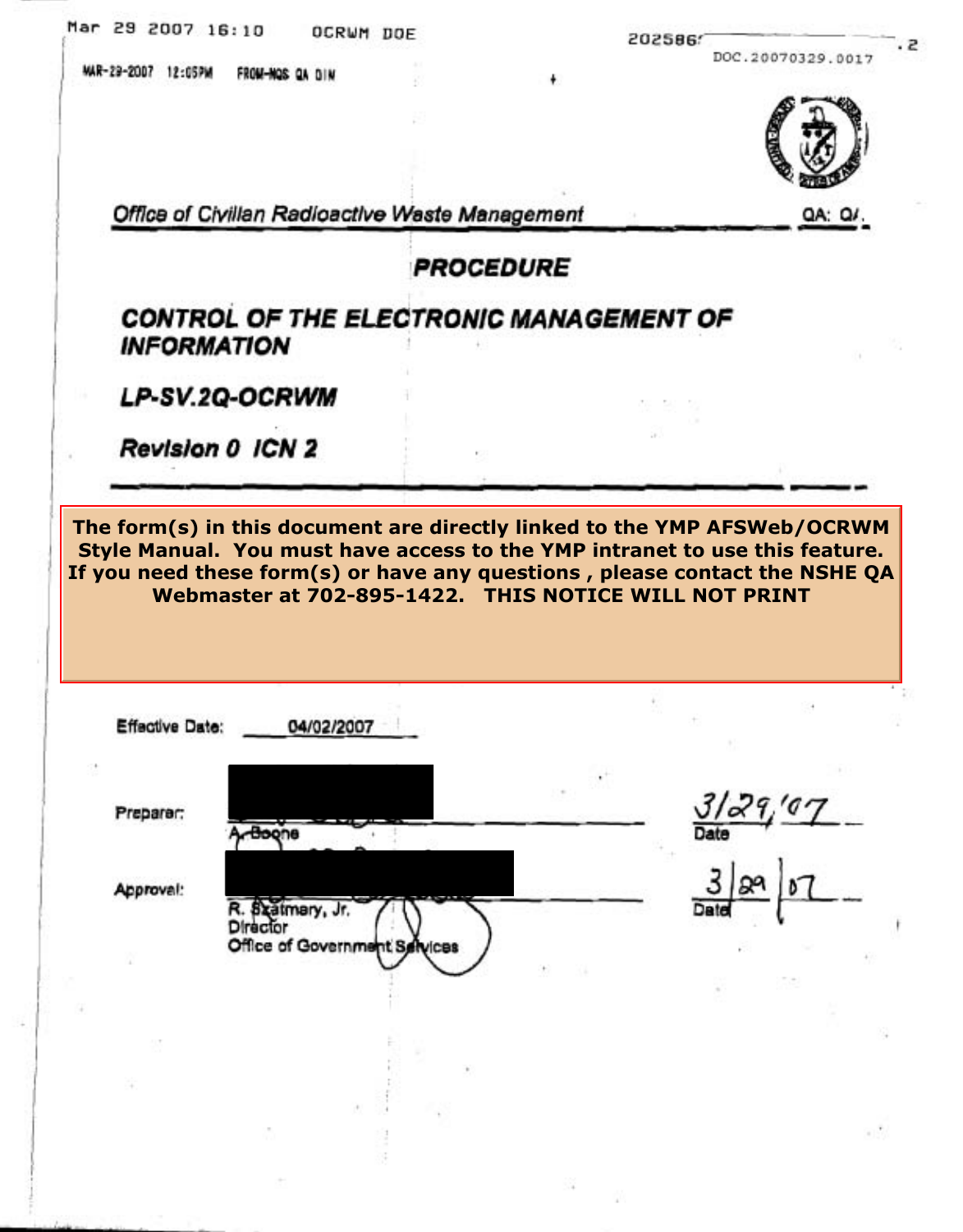**Type: Line Procedure No.: LP-SV.2Q-OCRWM Title: Control of the Electronic Management of Rev./ICN:** 0/2<br>Information **Degay** 2.05.15

**Information Page:** 2 of 15

# **1.0 PURPOSE**

This procedure establishes the responsibilities and provides direction for developing and evaluating the adequacy of process controls on specific uses of electronically stored information. These uses include, but are not limited to, information used in design input, developed as design output, or developed as input to or output from scientific investigation or performance assessment modeling and analysis. This pertains to information that resides in an electronic information management system or on electronic media.

## **2.0 APPLICABILITY**

This procedure applies to the Office of Civilian Radioactive Waste Management (OCRWM) and OCRWM direct-support contractors who use electronic media to store or manipulate information within their processes to support work performed to *Quality Assurance Requirements and Description* (QARD), DOE/RW-0333P, requirements.

This procedure shall be invoked and implemented:

- a. Upon the effective date of this procedure, or
- b. If changes are made to an applicable process, process function, or procedure (e.g., AP-5.1Q, *Procedure Preparation, Review, and Approval*, or site specific implementing procedure) that has been previously evaluated, or
- c. Prior to the implementation of any new applicable work, process, or process function that is not controlled by an approved procedure containing the controls as specified in Section 5.0 of this procedure.

## **3.0 OTHER DOCUMENTS NEEDED/REFERENCES**

- *Quality Assurance Requirements and Description* (QARD), DOE/RW-0333P
- AP-5.1Q*, Procedure Preparation, Review, and Approval*
- AP-17.1Q, *Records Management*
- AP-SEC-001, *Identification, Protection, Distribution, and Use of Sensitive Unclassified Information*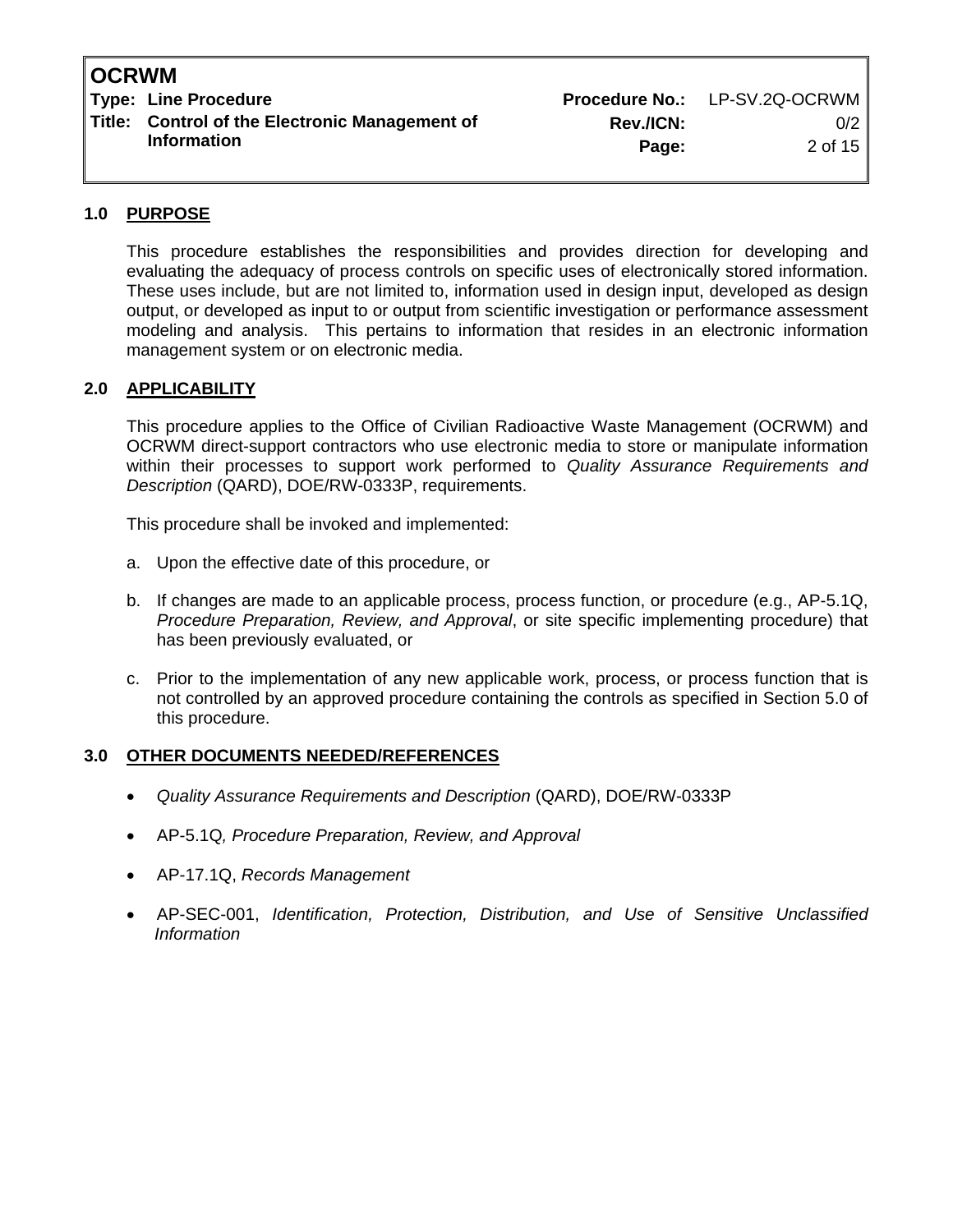**Type: Line Procedure No.: LP-SV.2Q-OCRWM Title: Control of the Electronic Management of Rev./ICN:** 0/2<br>Information **Dage:** 2.of 15

**Information 2.1 of 15 and 2.1 of 15 and 2.1 of 15 and 2.1 of 15 and 2.1 of 15 and 2.1 of 15 and 2.1 of 15 and 2.1 of 15 and 2.1 of 15 and 2.1 of 15 and 2.1 of 15 and 2.1 of 15 and 2.1 of 15 and 2.1 of 15 and 2.1 of 15 and** 

## **4.0 RESPONSIBILITIES**

- **4.1** The Director, Office of Government Services, is responsible for the preparation, change, maintenance, and approval of this procedure.
- **4.2** The following organizations or positions are responsible for activities identified in Section 5.0 of this procedure:

Responsible Manager (or Designee)

# **5.0 PROCESS**

Acronyms and abbreviations used in this procedure are defined in Attachment 1, Acronyms and Abbreviations. Terms used in this procedure are defined in Attachment 2, Definitions.

| <b>Process Outline</b> |  |      |  |  |
|------------------------|--|------|--|--|
|                        |  | Page |  |  |
|                        |  |      |  |  |
|                        |  |      |  |  |
|                        |  |      |  |  |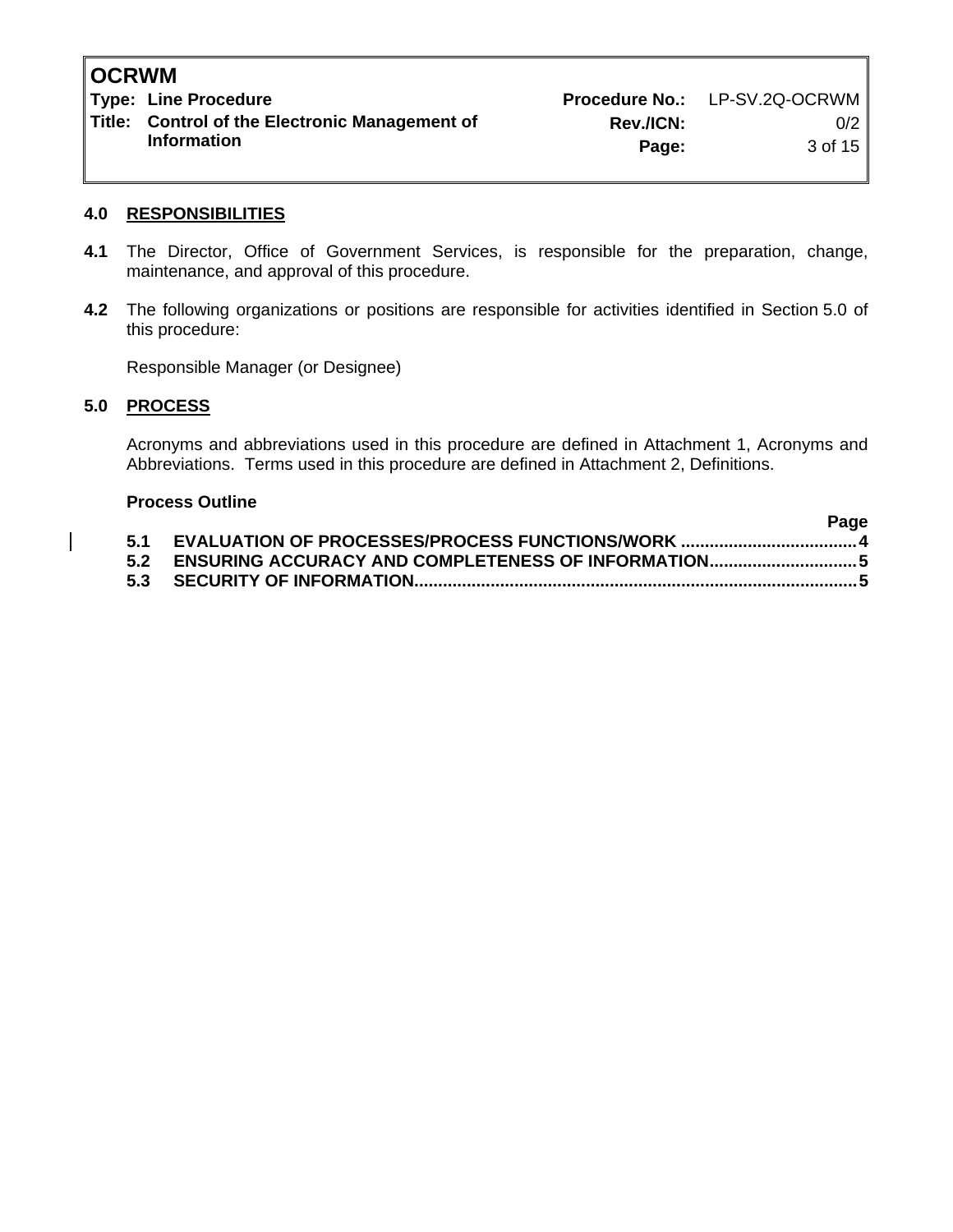**Type: Line Procedure Procedure No.:** LP-SV.2Q-OCRWM Title: Control of the Electronic Management of Rev./ICN: 0/2<br>Information **Derew Rev.** 

**Information 1996 Page:** 4 of 15

Note: A Condition Adverse to Quality discovered or created during the implementation of a procedure is submitted to the Corrective Action Program in accordance with AP-16.1Q, Condition Reporting and Resolution.

## **5.1 EVALUATION OF PROCESSES/PROCESS FUNCTIONS/WORK**

**Responsible Manager** 

- [1] **Evaluate** the processes/process functions/work using Subsections 5.2 and 5.3.
- [2] **Document** the evaluation by completing the following steps:
	- a. **Identify** the processes/process functions/work being evaluated by completing Section A of Attachment 3, Process Control Evaluation for the Electronic Management of Information.
	- b. **Complete** Section B1 of Attachment 3 by answering each question with "Yes" or "No."
	- c. **IF** each question in Section B1 of Attachment 3 is answered "No,"

**THEN proceed** to Step 5.1 [2] g.

d. **IF** any question in Section B1 of Attachment 3 is answered "Yes,"

**THEN complete** Section B2 by answering the questions with "Yes," "No," or "N/A."

e. **IF** any question in Section B2 of Attachment 3 is answered "No,"

**THEN document** the results of the evaluation by completing Section C of Attachment 3.

f. **IF** the evaluation determines that an existing procedure requires changes or identifies the need for a new procedure,

**THEN initiate** a Document Action Request in accordance with AP-5.1Q.

- g. **Sign AND date** the form.
- h. **Send** the original form to the Records Processing Center (RPC) in accordance with Section 6.0.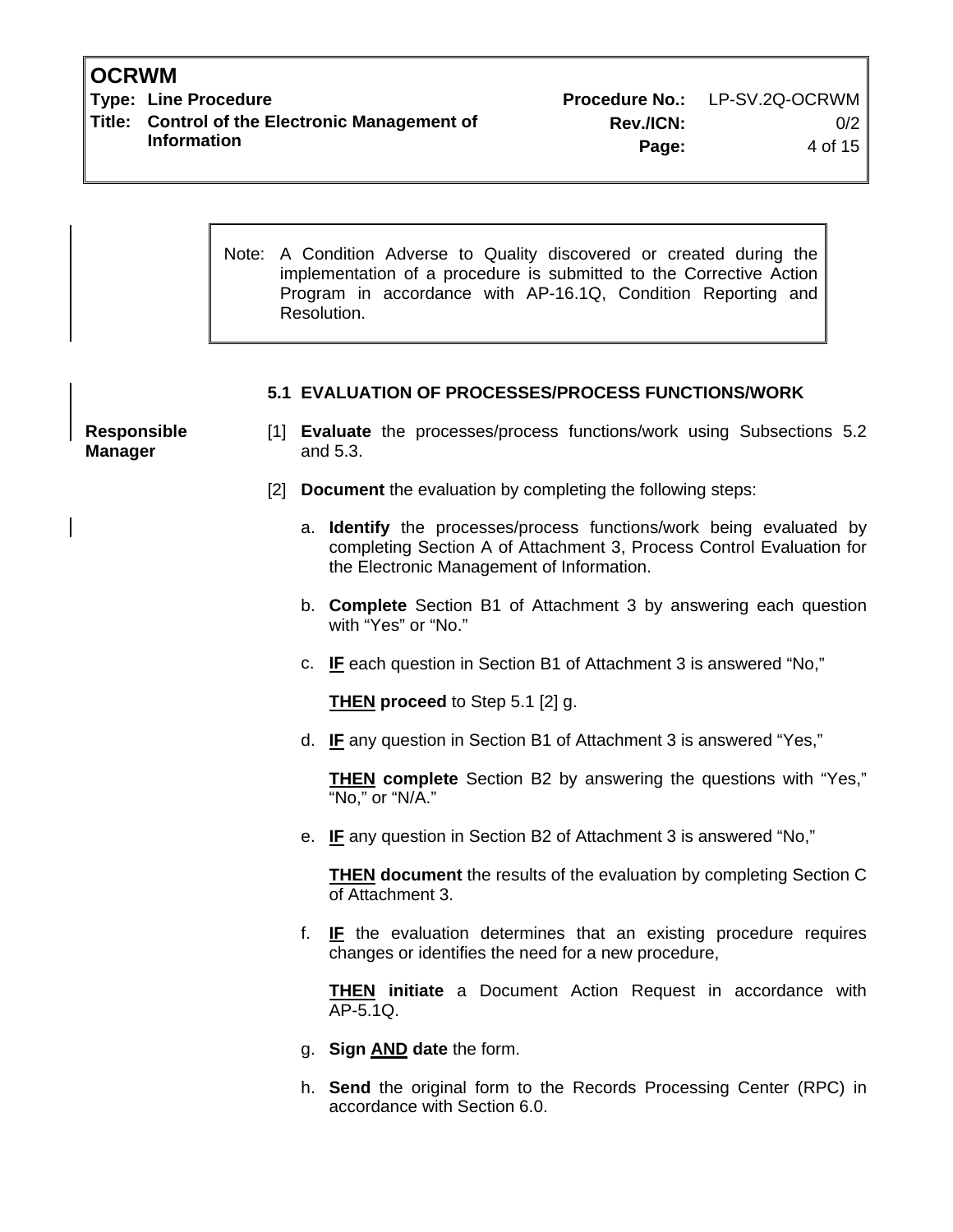**Type: Line Procedure No.: LP-SV.2Q-OCRWM Title: Control of the Electronic Management of Rev./ICN:** 0/2

**Information 12.1 Contract of the Contract of the Page:** 5 of 15

## **5.2 ENSURING ACCURACY AND COMPLETENESS OF INFORMATION**

**Ensure**, when evaluating the processes/process functions/work, that current process controls are appropriate to: **Responsible Manager** 

- Protect the information suitably from damage or destruction and ensure that information is readily retrievable during its prescribed lifetime, using examples in Section I of Attachment 4, Process Control Examples, as appropriate.
- Describe adequately how information will be stored with respect to backup medium, conditions, location, retention time, security, and access, using examples in Section II of Attachment 4 as appropriate.
- Identify storage and transfer media properly as to source, physical and logical format, and relevant date (i.e., date written), using examples in Section III of Attachment 4 as appropriate.
- Maintain the accuracy and completeness of the information placed into, or modified within, an electronic information management system, or placed onto, or modified on, electronic media, using examples in Section IV of Attachment 4 as appropriate.
- Ensure that data transfers are error free, or within defined permissible error rates, using examples in Section V of Attachment 4 as appropriate. To ensure error-free data transfers, the process function must be suitable to the type of information that is being transferred, guarantee that no information is lost in transfer, and guarantee that the input is recoverable from the output.

# **5.3 SECURITY OF INFORMATION**

Note: Steps 5.3 [1] and [2] may be performed in any order.

**Responsible Manager** 

[1] **Evaluate** the processes/process functions/work to ensure that current process controls are appropriate to maintain security and integrity of information when placed into, or modified within, an electronic information management system, or when placed onto, or modified on, electronic media, using examples in Section VI of Attachment 4 as appropriate.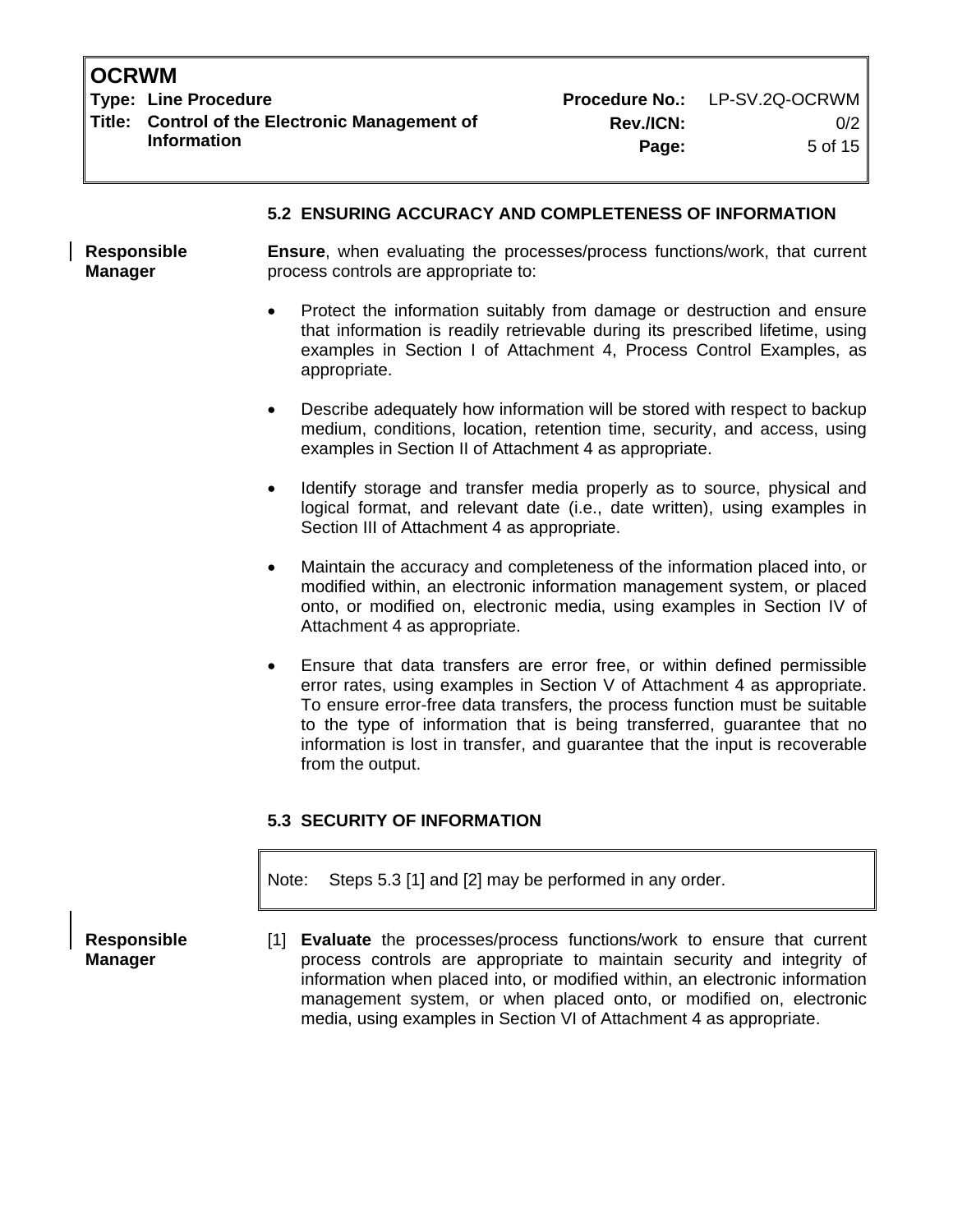**Type: Line Procedure No.: LP-SV.2Q-OCRWM Title: Control of the Electronic Management of Rev./ICN:** 0/2<br>Information **Deget Rev.** Reserve the of 15

Note: AP-SEC-001 contains the process for identification of Sensitive Unclassified information.

- [2] **Evaluate** the electronic information produced from work/processes/ process functions in accordance with AP-SEC-001 to determine if any of the information is Sensitive Unclassified.
- [3] **IF** any Sensitive Unclassified electronic information is produced from the work/processes/process functions,

**THEN evaluate** the processes/process functions/work activity to ensure that current process controls are in accordance with AP-SEC-001.

[4] **Evaluate** the processes/process functions/work to ensure that current process controls are in accordance with AP-SEC-001 for distribution of electronic media to the public and for distribution of electronic media to the U.S. Nuclear Regulatory Commission.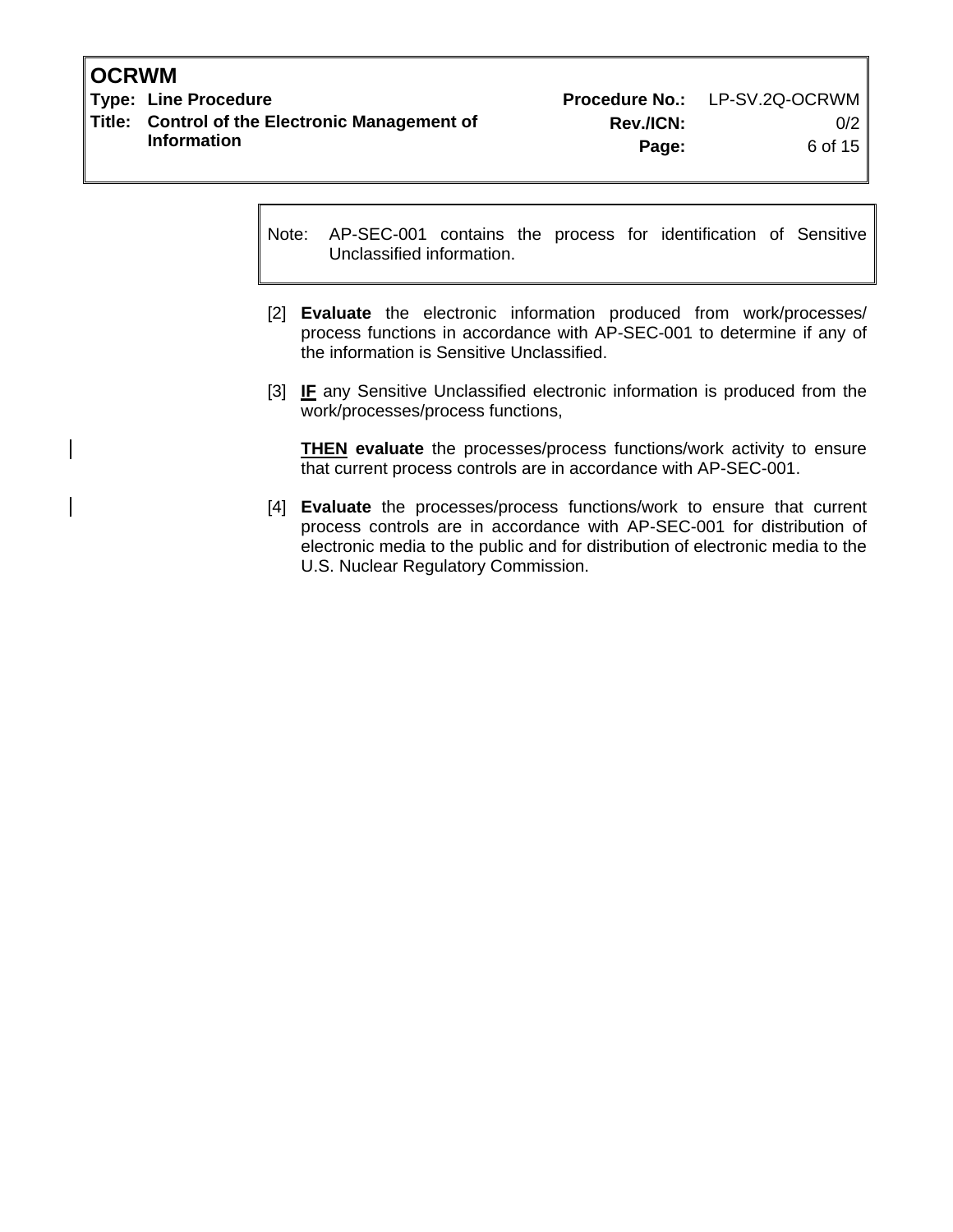**Type: Line Procedure No.: LP-SV.2Q-OCRWM Title: Control of the Electronic Management of Rev./ICN:** 0/2<br>Information **Degay** 7 of 15

**Information 2018 12:33 The Page:** 2 Of 15

# **6.0 RECORDS**

The records listed in Subsection 6.1 shall be collected and submitted to the RPC in accordance with AP-17.1Q as individual records or included in a records package, as specified.

## **6.1 QA RECORDS**

Individual Records:

Process Control Evaluation for the Electronic Management of Information

## **6.2 NON-QA LONG-TERM RECORDS**

None

## **6.3 NON-QA SHORT-TERM RECORDS (THREE YEARS OR LESS RETENTION)**

None

## **7.0 ATTACHMENTS**

Forms attached to this procedure are controlled and distributed as full-size pages separate from this procedure and may be copied for use when implementing this procedure. The change history for this procedure is included as Attachment 5, Change History.

- 1 Acronyms and Abbreviations
- 2 Definitions
- 3 Process Control Evaluation for the Electronic Management of Information (Form LSV2-1)
- 4 Process Control Examples
- 5 Change History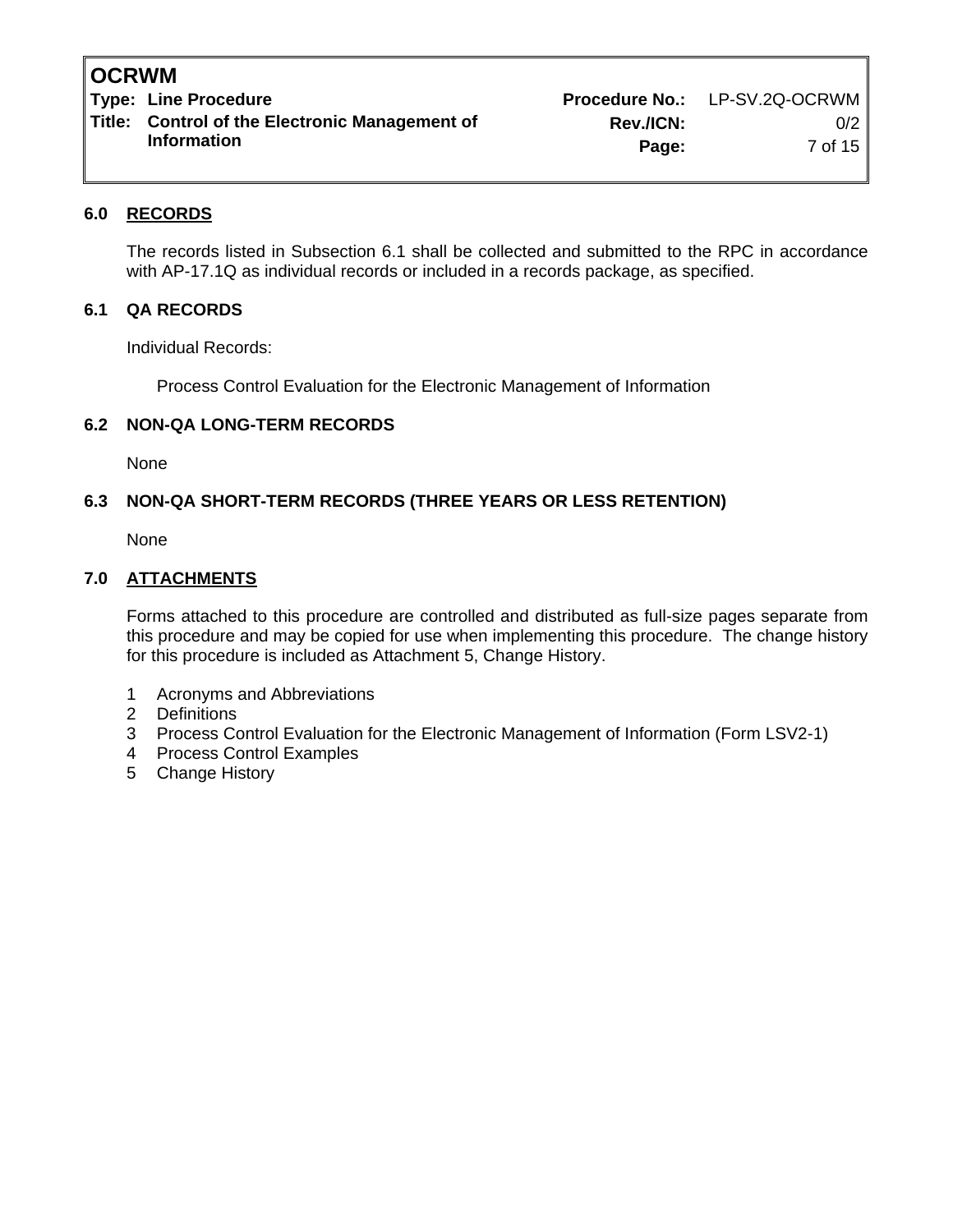Type: Line Procedure **Procedure Act 2018** Procedure No.: LP-SV.2Q-OCRWM **Title: Control of the Electronic Management of Information** 

**Rev./ICN:** 0/2 **Page:** 8 of 15 **Attachment 1**

# **Acronyms and Abbreviations**

ICN Interim Change Notice

- OCRWM Office of Civilian Radioactive Waste Management
- QARD Quality Assurance Requirements and Description
- RPC Records Processing Center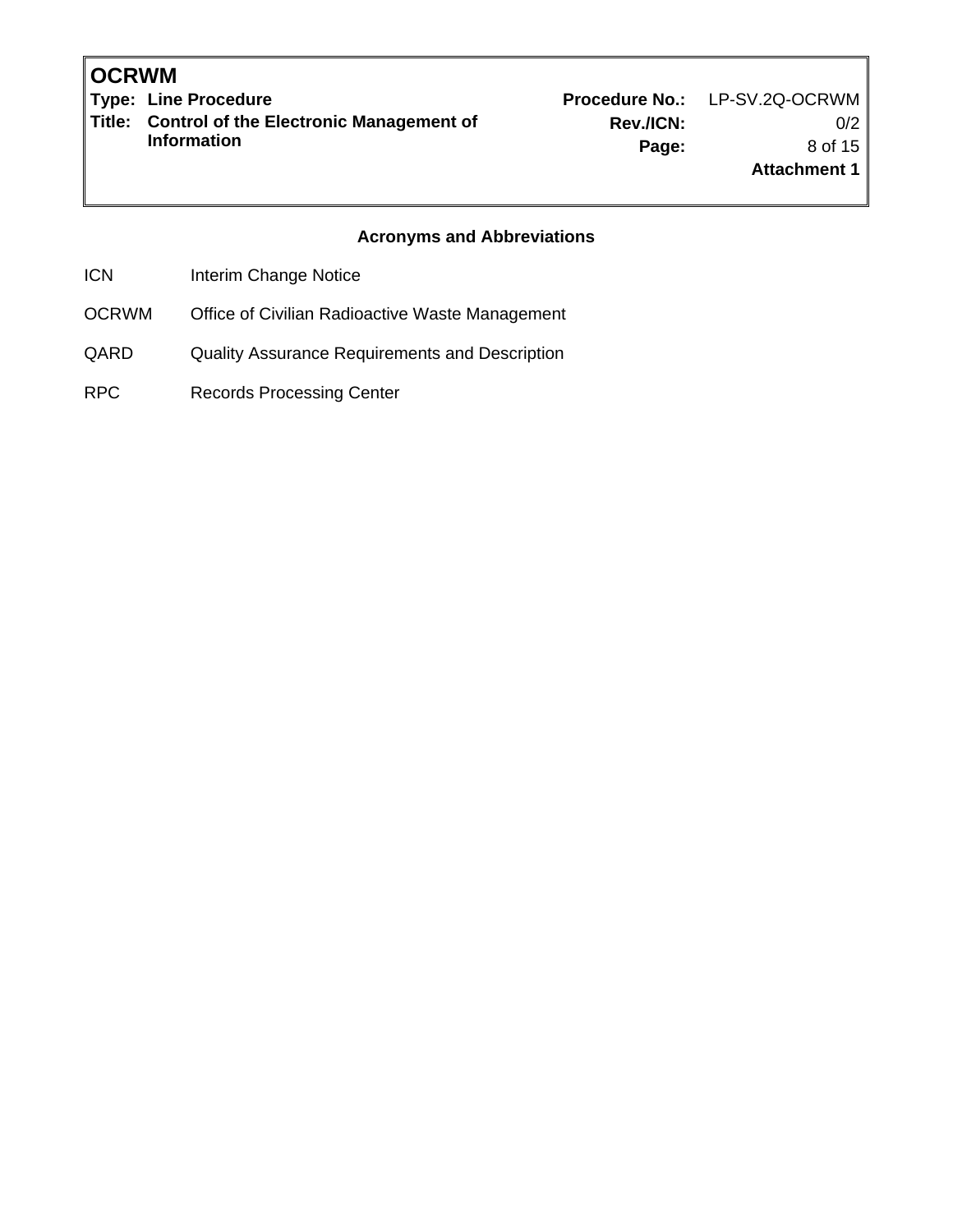**Type: Line Procedure No.: LP-SV.2Q-OCRWM Title: Control of the Electronic Management of Information** 

## **Definitions**

**Data File**–An organized collection of related information, usually arranged in logical records that are stored together and treated as a unit; related numeric, textual, or graphic information that is organized in a strictly prescribed form or format.

*Database*–A collection of previously distinct data (not created by the database) which have been logically organized to facilitate data access (QARD). For the purposes of this procedure, a collection of interrelated information stored together in one or more computerized data files.

*Electronic Information Management Systems*–Computer based systems, including databases, file systems, and similar systems used to manage information.

*Electronic Media*–Media used to store, maintain, or transmit information that only a computer or other electronic device can read or process, such as floppy disks, optical disks, hard drives, and magnetic tape.

*Information*–A representation of data, facts, concepts, or instructions in a manner suitable for communication, interpretation, or processing by humans or by automatic means.

*Information Systems*–A discrete set of information resources organized for the collection, processing, maintenance, transmission, and dissemination of information in accordance with defined procedures.

*Process*–A series of actions that achieves an end result or accomplishes work (QARD).

**Process Control–**Those controls placed on the series of actions that achieve an end result or accomplished work.

*Process Function*–An individual action or step within a process.

*Responsible Manager*–For the purposes of this procedure, the Responsible Manager for a procedure is the person who owns the procedure. For a work activity, it is the manager responsible for the work activity.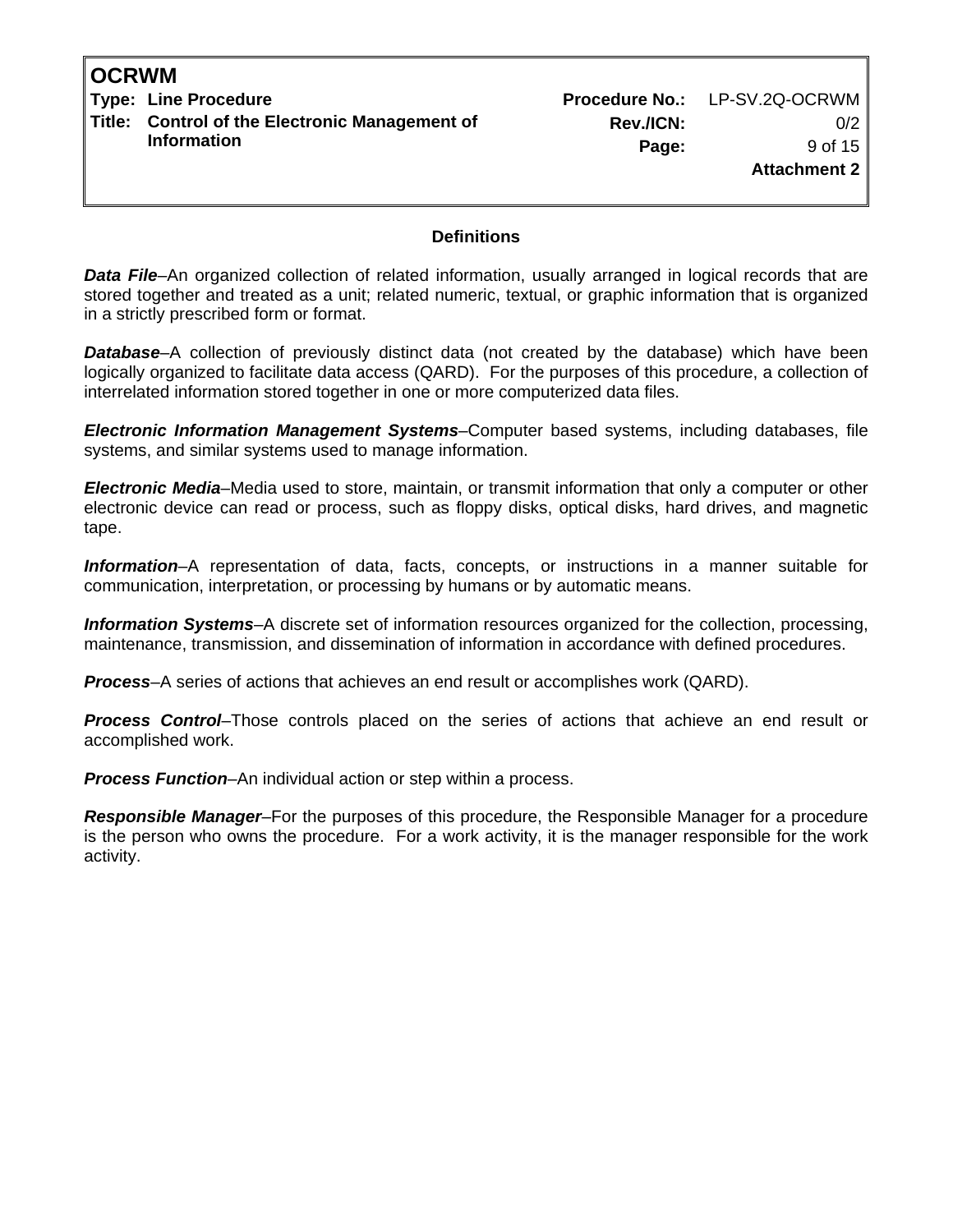Type: Line Procedure **Procedure Act 2018** Procedure No.: LP-SV.2Q-OCRWM **Title: Control of the Electronic Management of Information** 

# **Process Control Evaluation for the Electronic Management of Information**

|                                                                                                                                                                                           | OFFICE OF CIVILIAN RADIOACTIVE WASTE MANAGEMENT                                                                                                                                                                                                                                                                | QA: QA<br>Page |     |     |
|-------------------------------------------------------------------------------------------------------------------------------------------------------------------------------------------|----------------------------------------------------------------------------------------------------------------------------------------------------------------------------------------------------------------------------------------------------------------------------------------------------------------|----------------|-----|-----|
|                                                                                                                                                                                           | PROCESS CONTROL EVALUATION FOR THE<br>ELECTRONIC MANAGEMENT OF INFORMATION                                                                                                                                                                                                                                     |                |     |     |
| А.                                                                                                                                                                                        | Procedure/Work Identification: (check one)                                                                                                                                                                                                                                                                     |                |     |     |
|                                                                                                                                                                                           | Procedure (identify process procedure number, title, revision and ICN level being evaluated), or                                                                                                                                                                                                               |                |     |     |
|                                                                                                                                                                                           | Work (identify by work package number, Technical Work Plan, technical product, etc., including title and revision)                                                                                                                                                                                             |                |     |     |
|                                                                                                                                                                                           | <b>B1. Processes/Process Functions/Work Evaluation</b>                                                                                                                                                                                                                                                         |                |     |     |
|                                                                                                                                                                                           |                                                                                                                                                                                                                                                                                                                |                | Yes | No  |
| 1.                                                                                                                                                                                        | Will, or does, the process/process function/work depend on a form of electronic media to store, maintain, retrieve, modify, update,<br>or transmit information?                                                                                                                                                |                |     | П   |
| $\overline{2}$<br>Will, or does, the process/process function/work manage, control, or use an electronic database, spreadsheet, set of files, or other<br>holding system for information? |                                                                                                                                                                                                                                                                                                                |                |     | П   |
| 3.                                                                                                                                                                                        | Will, or does, the process/process function/work transfer information electronically from one location to another? (The method may<br>be File Transfer Protocol, electronic download, tape to tape, disk to disk, etc.)                                                                                        |                |     | П   |
|                                                                                                                                                                                           | Will, or does, the process/process function/work produce any Sensitive Unclassified electronic information?                                                                                                                                                                                                    |                |     | п   |
|                                                                                                                                                                                           | If the answers to Section B1 are all "No", process in accordance with Paragraph 5.1 [2] g; otherwise proceed to Section B2.                                                                                                                                                                                    |                |     |     |
|                                                                                                                                                                                           | B2. Processes/Process Functions/Work Compliance Evaluation                                                                                                                                                                                                                                                     |                |     |     |
|                                                                                                                                                                                           |                                                                                                                                                                                                                                                                                                                | Yes            | No  | N/A |
| 1.                                                                                                                                                                                        | If any Sensitive Unclassified electronic information is produced, are the process controls in accordance with<br>AP-SEC-001?                                                                                                                                                                                   | П              | ш   | П   |
| $\overline{2}$                                                                                                                                                                            | Does the procedure or work document provide adequate controls to protect information from damage and destruction for its<br>prescribed lifetime?                                                                                                                                                               | п              | п   | П   |
| З.                                                                                                                                                                                        | Does the procedure or work document provide adequate controls to ensure that information is readily retrievable?                                                                                                                                                                                               | п              | □   | □   |
| 4.                                                                                                                                                                                        | Does the procedure or work document provide adequate controls to describe how information will be stored with respect to<br>media, conditions, location, retention time, security, and access?                                                                                                                 | □              | П   | □   |
| 5.                                                                                                                                                                                        | Does the procedure or work document provide adequate controls to properly identify storage and transfer media as to<br>source, physical and logical format, and relevant date?                                                                                                                                 | п              | □   | П   |
| 6.                                                                                                                                                                                        | Does the procedure or work document provide adequate controls to ensure completeness and accuracy of the information<br>input and any subsequent changes?                                                                                                                                                      |                | ш   | ш   |
| 7.                                                                                                                                                                                        | Does the procedure or work document provide adequate access to controls to maintain the security and integrity of the<br>information?                                                                                                                                                                          |                | П   | П   |
| 8.                                                                                                                                                                                        | Does the procedure or work document provide adequate controls to ensure that transfers are error free or within a defined<br>permissible error rate? (e.g., copying raw information from notebook to electronic information form, electronic media to<br>another electronic media, or File Transfer Protocols) | П              |     | П   |
|                                                                                                                                                                                           | If a "No" answer is given for any question in Section B2, proceed to Section C; otherwise process in accordance with Paragraph 5.1 [2] g. Mark "N/A"<br>for those items that are not applicable to the specific process or work activity.                                                                      |                |     |     |
| C.                                                                                                                                                                                        | <b>Results of Evaluation</b>                                                                                                                                                                                                                                                                                   |                |     |     |
|                                                                                                                                                                                           | Provide a summary of the "as-is condition," proposed remedial actions, and expected completion date of document revision, for each item in Section<br>B2 that was indicated as "No."                                                                                                                           |                |     |     |
|                                                                                                                                                                                           |                                                                                                                                                                                                                                                                                                                |                |     |     |
|                                                                                                                                                                                           | Responsible Manager<br>Date                                                                                                                                                                                                                                                                                    |                |     |     |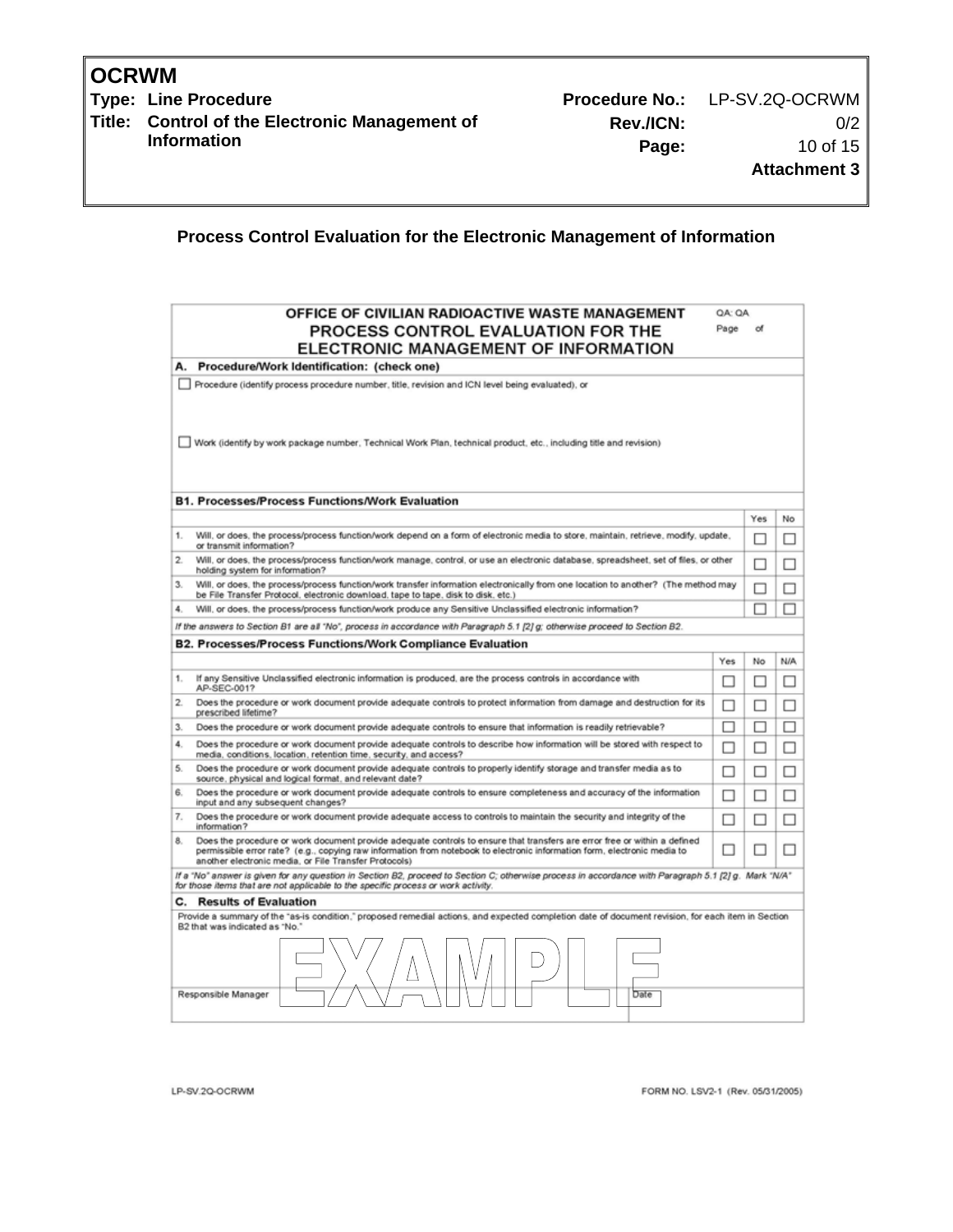**Type: Line Procedure Procedure No.:** LP-SV.2Q-OCRWM **Title: Control of the Electronic Management of Information** 

#### **Instructions for Process Control Evaluation for the Electronic Management of Information**

#### **SECTION A Procedure/Work Identification**

This section indicates that an evaluation is being performed on an existing procedure or work.

Identify the procedure number, title, revision, and Interim Change Notice (ICN) level being evaluated, or

Identify the work/process/process function being evaluated by title and the appropriate revision level (e.g., Technical Work Plan, controlled document, or technical product).

#### **SECTION B1 Processes/Process Functions/Work Evaluation**

Answer Questions 1 through 4.

If the answers are all "No," process in accordance with Paragraph 5.1 [2] g. of this procedure.

#### **SECTION B2 Processes/Process Functions/Work Compliance Evaluation**

Answer Questions 1 through 8.

Answer "Yes" if the question is applicable and the process is adequate. Answer "No" if the question is applicable but the process is not adequate. Answer "N/A" if the question is not applicable to the process. If a "No" answer is given for any question, complete Section C.

#### **SECTION C Results of Evaluation**

Provide a summary of the "as-is condition," proposed remedial actions, and expected completion date of document revision for each question in Section B2 answered with "No."

Sign and date the form and send the original to the RPC.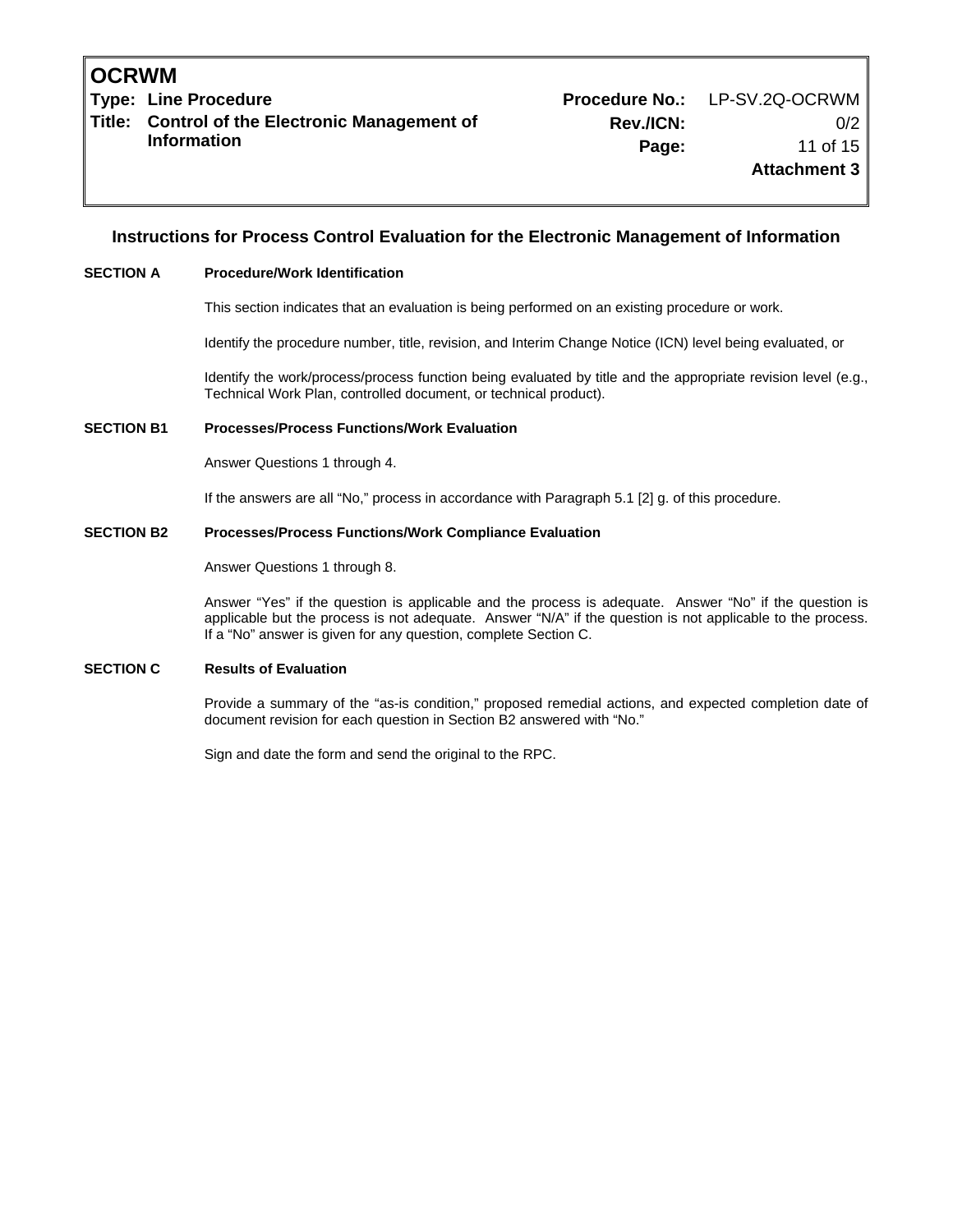**Type: Line Procedure No.: LP-SV.2Q-OCRWM Title: Control of the Electronic Management of Information** 

# **Process Control Examples**

## **SECTION I - PROTECTING INFORMATION FROM DAMAGE OR DESTRUCTION**

The following examples of process controls are provided for different systems and equipment:

## **Servers**

- Access privileges are set to prevent unauthorized changes.
- Server is periodically backed up and the backups are appropriately labeled and stored.
- When putting files in a different directory or folder:
	- **To retain current access privileges**, files must be moved (e.g., dragged and dropped), not copied and pasted.
	- **To assume the access privileges of the destination directory or folder**, files must be copied and pasted, not moved (e.g., dragged and dropped).

#### **Workstations/Personal Computers**

- Access to information contained on personal computer is controlled (e.g., password protected and controlled physical access).
- Before changes are made, secured backup copies are created, appropriately labeled and stored, and kept until the changes are confirmed as correct.

#### **Instruments**

- Information is copied to a backup medium and the medium is appropriately labeled and stored.
- Any hard copy printouts generated are kept until the backup copy has been verified.

## **SECTION II - DESCRIBING HOW INFORMATION WILL BE STORED**

The following examples of description content are provided:

- Access Controls
- Environmental protection consideration such as humidity, heat, etc.
- Location of storage (onsite, offsite)
- Media protection (how different types of media are to be stored).
- Encryption controls (for prevention of unauthorized access to sensitive unclassified or legal privileged data)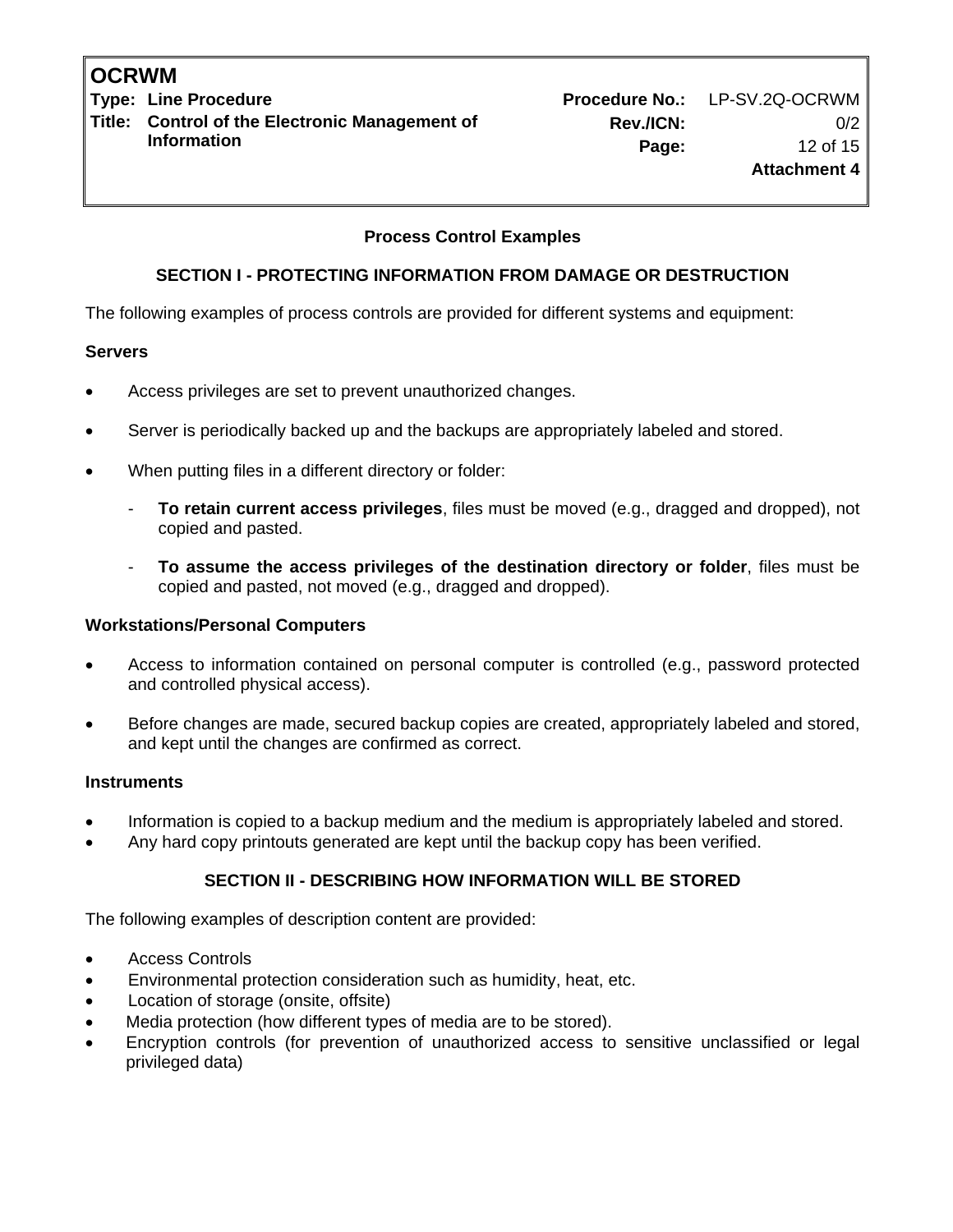**Type: Line Procedure Procedure No.:** LP-SV.2Q-OCRWM **Title: Control of the Electronic Management of Information** 

# **Process Control Examples (Continued)**

## **SECTION III - IDENTIFYING ELECTRONIC MEDIA**

The following examples of identification are provided:

## **Physical Electronic Media**

- Medium type (tape, diskette, compact disc read-only-memory, etc.)
- Appropriately labeled with:
	- 1. Date and time backup or copy was made
	- 2. Source of backup (i.e., identify the computer system, instrument, or other system that was the source of the information), directory name(s), and file name(s)
	- 3. System utility used to perform backup
	- 4. Format of the backup media
	- 5. Markings in accordance with AP-SEC-001 if media contains any Sensitive Unclassified information.
- Method of transport (mail, courier, etc.)
- Method of integrity verification upon receipt delivery (backup listing, file checksums, application/utility for verifications, etc.)
- Method for verifying/confirming delivery of storage or transfer medium.

## **Non-Physical Electronic Media**

- Transport mechanism (e-mail, transmission control protocol/internet protocol, Netbios, etc.)
- Utility and settings (File Transfer Protocol, copy, mail attachment, etc.)
- Method of receipt verification (visual inspection, transmission verification settings, checksums, application information integrity check, etc.).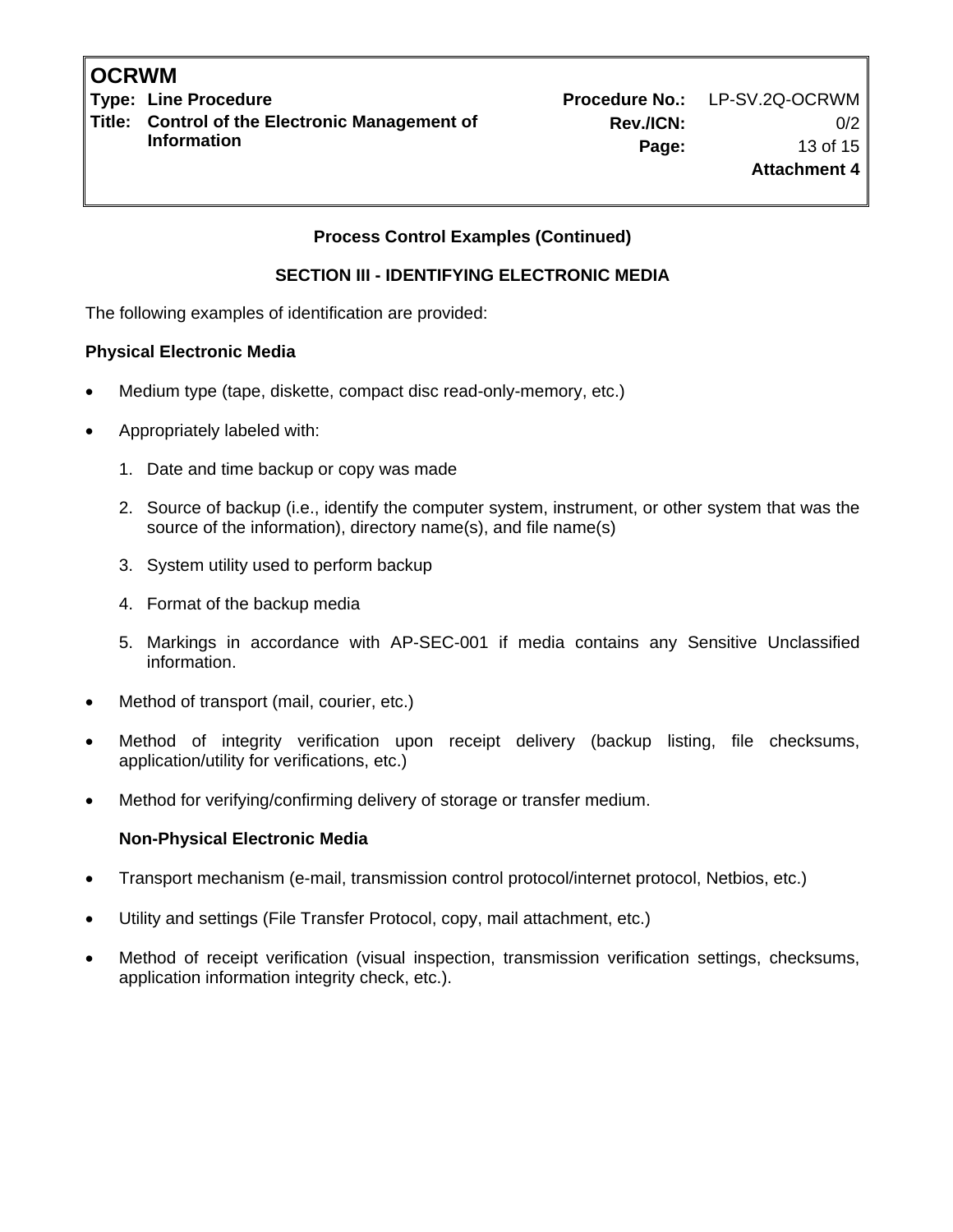**Title: Control of the Electronic Management of Information** 

**Type: Line Procedure No.: LP-SV.2Q-OCRWM Rev./ICN:** 0/2 **Page:** 14 of 15 **Attachment 4**

**Process Control Examples (Continued)** 

# **SECTION IV - MAINTAINING INFORMATION ACCURACY AND COMPLETENESS**

The following examples of process controls are provided:

- A complete inspection of the information
- Random sampling of the information
- Checksums or cyclic redundancy checks
- Comparison of source hard copy to electronic input
- Other standards and methods, as appropriate.

# **SECTION V - ENSURING ERROR-FREE DATA TRANSFERS**

The following examples of authorized process controls are provided:

- Check sum
- File size
- Visual verification.

# **SECTION VI - ENSURING SECURITY AND INTEGRITY OF INFORMATION IS MAINTAINED**

The following examples of process controls are provided:

- Maintain documentation for each person with write access to the electronic information management system or electronic media, including the name and signature of the person approving such access, and the date approved.
- Implement system level or internal application controls to give individual users the appropriate level of security access to the electronic information management system or electronic media.
- Perform periodic operational security checks of the electronic information management system or electronic media to detect any unauthorized entry and other breaches in the security system that could compromise the integrity of the information.